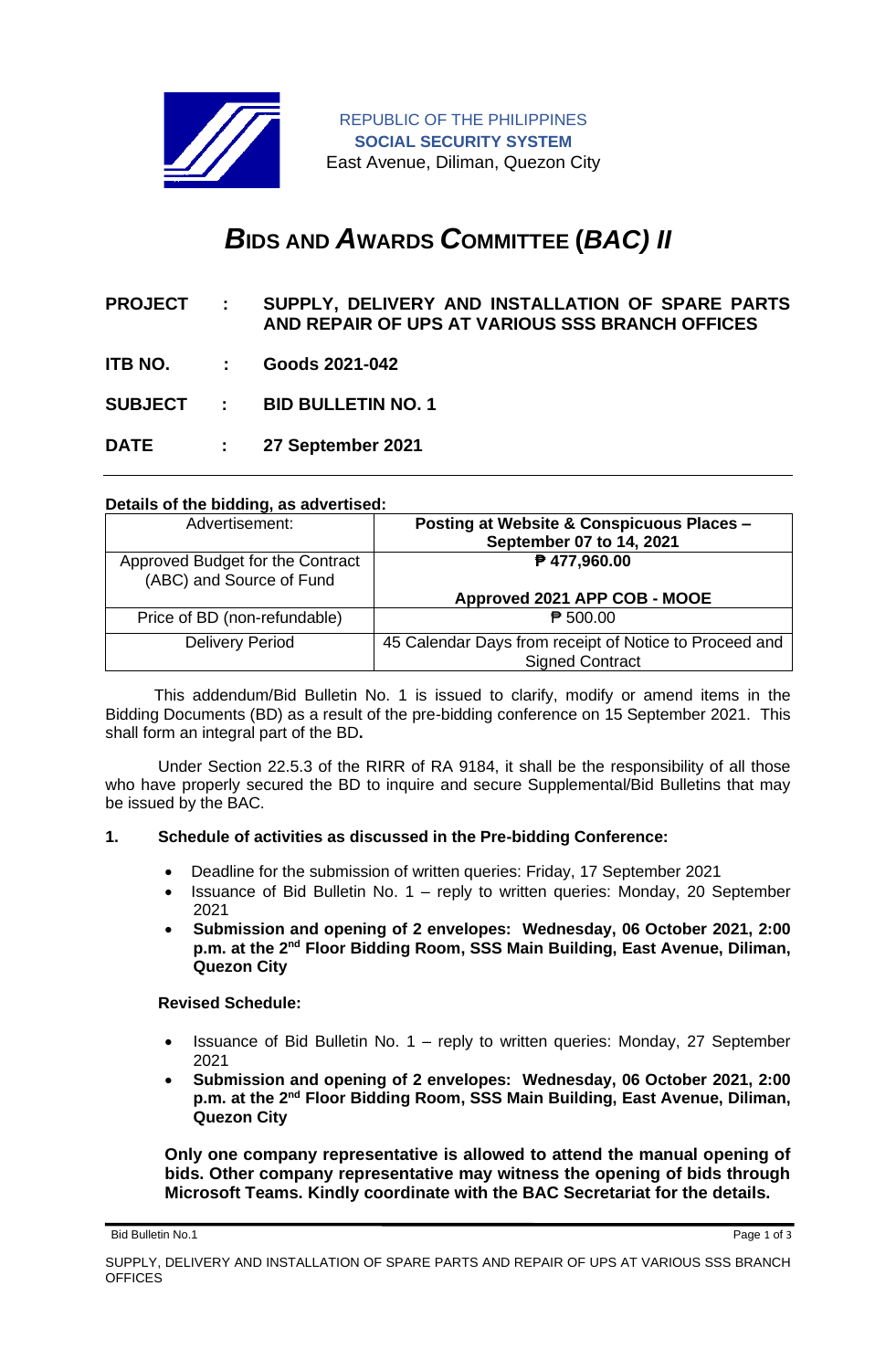## **2. Amendments/Clarifications - Annex "A"**

## **3. Documentary Requirements**

## **a.1 st Envelope**

a.1 PhilGEPS Certificate of Registration and membership.

In case of uploaded document/s, which validity period had already expired, submit the updated document/s.

- a.2 Statement of all its Ongoing Government and Private Contracts, including contracts awarded but not yet started, if any, whether similar or not similar in nature and complexity to the contract to be bid;
- a.3 Statement of Single Largest Completed Contract (SLCC) similar to the project to be bid, **with supporting documents**, equivalent to at least **50% of the ABC**, completed **within five (5) years** prior to the submission and opening of bids, adjusted by the bidder to current prices using PSA's consumer price index;

For this purpose, similar contracts shall refer to Supply of Spare Parts and Repair of Uninterruptible Power Supply.

- a.4 NFCC Computation or committed Line of Credit (form supplied)
- a.5 JVA, in case of Joint Venture Class "B" Documents (Each partner of the joint venture shall submit the legal eligibility documents. The submission of technical and financial eligibility documents by any of the joint venture partners constitute compliance, except for SSS Clearance that must be complied by all JV partners);
- a.6 Bid Security (2% of the ABC for Cash or Manager's/Cashier's Check payable to SSS or Bank Draft of the ABC, 5% of the ABC for Surety Bond **or** Bid Securing Declaration – form supplied) and **a copy of the Authority to Notarize from the Notary Public).**
- a.7 Technical Documents project requirements
	- Section VI Schedule of Requirements (page 29)
	- Section VII Statement of Compliance with the Technical Specifications (pages 30 to 32)
- a.8 Omnibus Sworn Statement **and a copy of the Authority to Notarize from the Notary Public.**
- a.9 Foreign ownership limited to those allowed under the rules may participate in this Project, provided must submit any of the following:
	- Copy of Treaty, International or Executive Agreement; Or
	- Certification from the relevant government office of their country stating that Filipinos are allowed to participate in government procurement activities for the same item or product.
	- Certification from the DTI if the Bidder claims preference as a Domestic Bidder or Domestic Entity.

## **b. Checklist of the 2nd envelope:**

- b.1 Bid Form (form supplied) pages 38 to 39
- b.2 Bid Breakdown (form supplied) page 40

Bid Bulletin No.1 Page 2 of 3